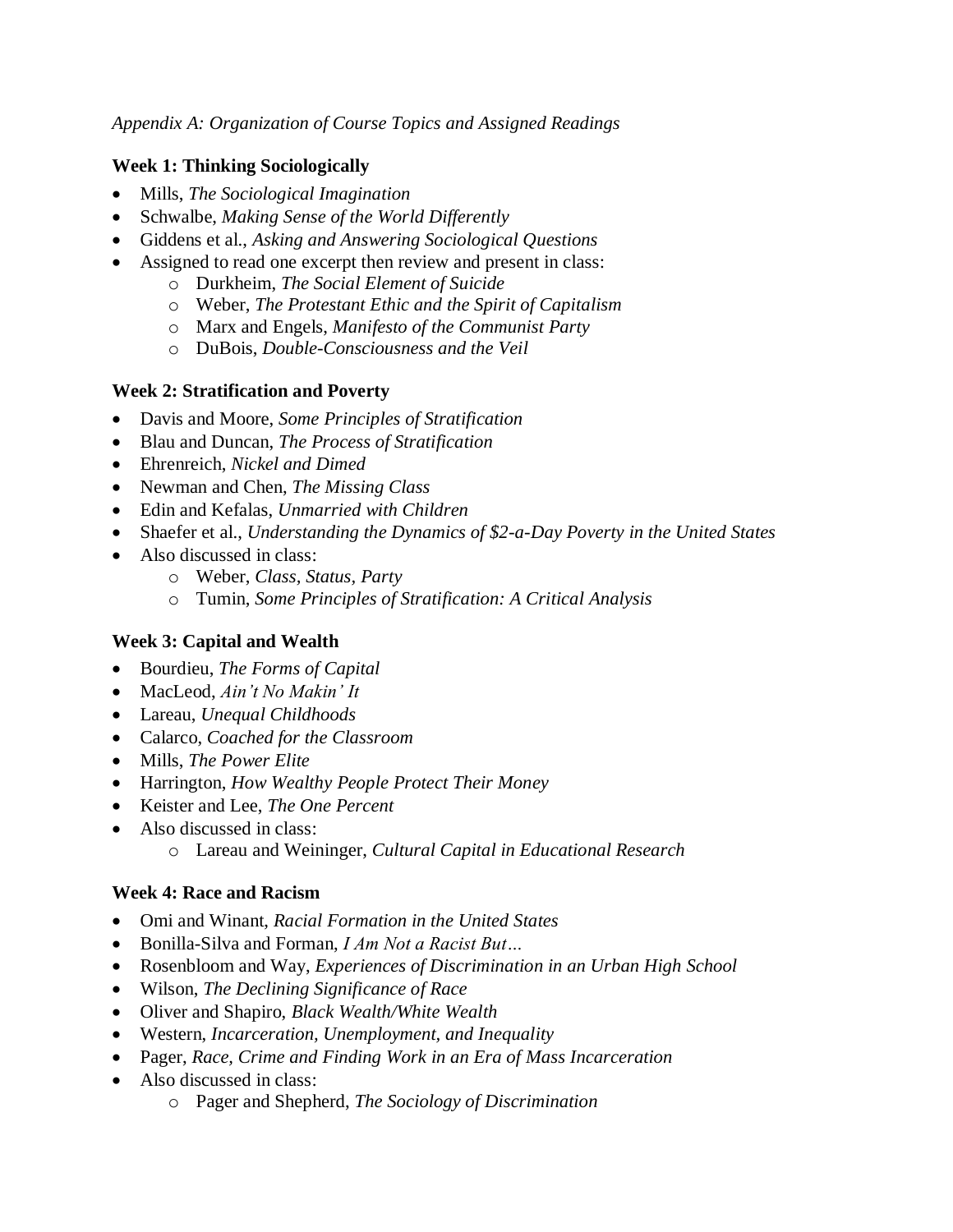### **Week 5: Gender and Family**

- West and Zimmerman, *Doing Gender*
- Ridgeway, *Framed Before We Know It*
- Correll et al., *Is There a Motherhood Penalty?*
- England, *Devaluation and the Pay of Comparable Male & Female Occupations*
- Hochschild, *The Time Bind*
- Jacobs and Gerson*, The Time Divide*
- Simon, *The Joys of Parenthood, Reconsidered*
- Also discussed in class:
	- o Eagly and Karau, *Role Congruity Theory of Prejudice Toward Female Leaders*

### **Week 6: Social Norms and Expectations**

- Collins, *Black Feminist Thought in the Matrix of Domination*
- McIntosh, *White Privilege: Unpacking the Invisible Knapsack*
- Coston and Kimmel, *Seeing Privilege Where It Isn't*
- Cooley, *The Looking-Glass Self*
- Goffman, *The Presentation of Self in Everyday Life*
- Hochschild*, The Managed Heart*
- Garfinkel*, Studies of the Routine Grounds of Everyday Activities*
- Also discussed in class: o Hochschild, *Emotion Work, Feeling Rules, and Social Structure*

### **Week 7: Deviance and Social Control**

- Scott and Lyman, *Accounts*
- Marvasti, *Being Middle Eastern American*
- Rosenhan, *On Being Sane in Insane Places*
- Thoits, *Emotional Deviance and Mental Disorder*
- Link and Phelan, *Stigma Power*
- Berger, *The Meaning of Social Control*
- Also discussed in class:
	- o McLeod, *Why and How Inequality Matters*

# **Week 8: Health and Well-Being**

- Mullahy et al., *Health, Income, and Inequality*
- Williams and Sternthal, *Understanding Racial-Ethnic Disparities in Health*
- Pearlin, *The Sociological Study of Stress*
- Thoits, *Stress and Health*
- Conrad and Barker, *The Social Construction of Illness*
- Street Jr., *Information-Giving in Medical Consultations*
- Also discussed in class:
	- o Phelan and Link, *Is Racism a Fundamental Cause of Inequalities in Health?*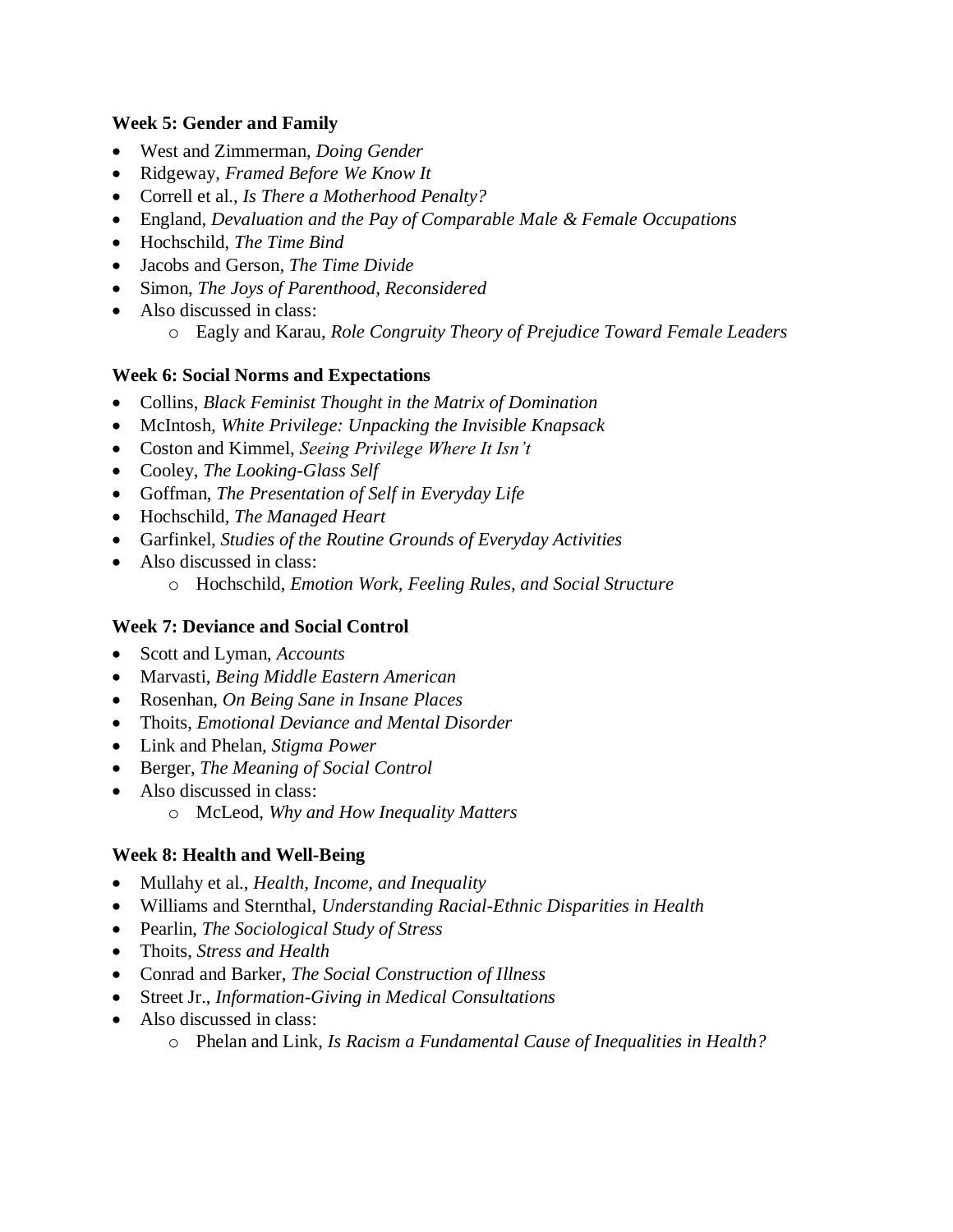#### **Week 9: Networks, Contagion, and Social Movements**

- Granovetter, *The Strength of Weak Ties*
- Lin, *Social Networks and Status Attainment*
- Burt, *Structural Holes*
- Fowler and Christakis, *Dynamic Spread of Happiness in a Large Social Network*
- Cacioppo et al., *The Structure and Spread of Loneliness in a Large Social Network*
- Boyd and Crawford, *Critical Questions for Big Data*
- Matias, *Were All Those Rainbow Profile Pictures Another Facebook Study?*
- Also discussed in class:
	- o Lin, *A Network Theory of Social Capital*

Excerpts were 5-10 pages in length, with approximately 50 pages of reading assigned per week. Many of these excerpts were from the following reader:

Grusky, David B. and Szonja Szelényi (eds). 2011. *The Inequality Reader: Contemporary and Foundational Readings in Race, Class, and Gender* (2nd edition). Boulder, Colorado: Westview Press. ISBN: 978-0813344843.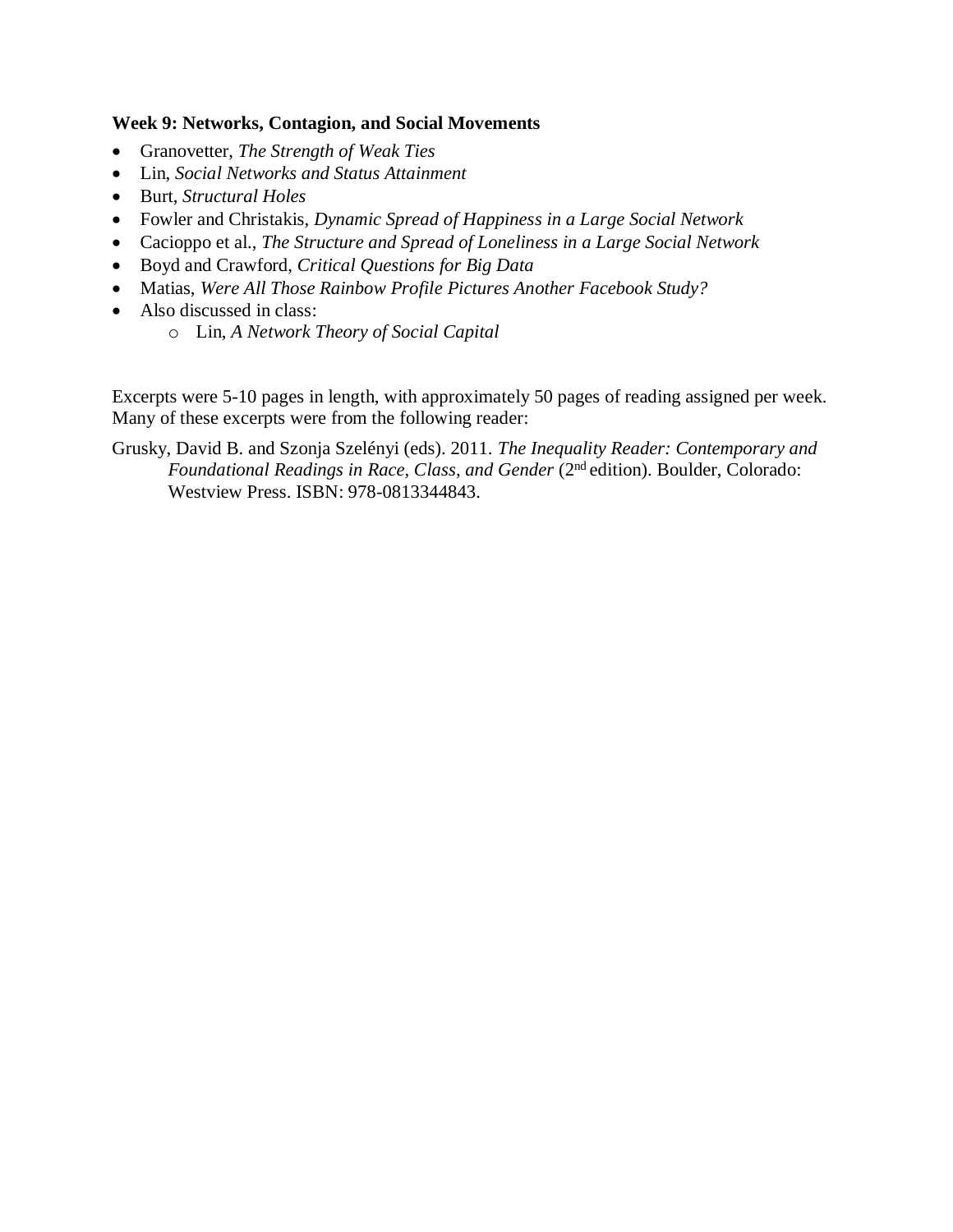#### *Appendix B: Writing Prompts for Weekly Reflection Papers*

*Reflection 1*. Explain one of the theories of class stratification covered in class this week (Marx, Weber, Davis & Moore, or Blau & Duncan), then use it to interpret one or more of the figures below. What story do the data tell about wealth, income, occupations, or education? How would the chosen theory explain the trends shown? Submitted in Week 2.

*Reflection 2*. Identify and briefly explain the three forms of capital laid out by Bourdieu, then discuss the findings of one of the pieces you read for this week (either MacLeod, Lareau, or Calarco) using Bourdieu's ideas about cultural capital. Submitted in Week 3.

*Reflection 3*. Explain Omi and Winant's basic argument about race - what it is, what it is not, and what it means to say that we can think of race as a socio-historical process. Then use their ideas about race, racial formation, and/or racial "projects" to explain the findings of one of the articles you read for Wednesday or Friday of this week (either Wilson, Oliver and Shapiro, Western, or Pager). Submitted in Week 4.

*Reflection 4*. How do your readings for this week describe the tension between family and/or parenthood roles and occupational and/or workplace roles? How does gender factor into each set of roles? How does it shape the relationship between work and family? Submitted in Week 5.

*Reflection 5*. How do social norms and expectations affect our behavior and emotions during social encounters? How does this depend on our social position or role? What are the consequences when norms are breached? Discuss using Goffman, Hochschild, and Garfinkel. Submitted in Week 6.

*Reflection 6.* How do your readings for this week define deviance and stigma, and explain their relationship to social control? Use one of the examples covered in our reading this week to illustrate (either the Marvasti or Thoits article). Submitted in Week 7.

*Reflection 7.* Discuss three social sources of inequalities in physical and mental health, and use examples from your readings for this week to illustrate. In what sense are illness and medical knowledge socially constructed? Submitted in Week 8.

*Reflection 8*. Define one of the network concepts you learned about in class this week (e.g., network structure, tie strength, contagion, structural holes, social capital), then explain how this feature of networks shapes individual-level experiences or outcomes using an example covered in one of your readings for Monday or Wednesday (Granovetter, Lin, Burt, Fowler and Christakis, or Cacioppo et al.). Submitted in Week 9.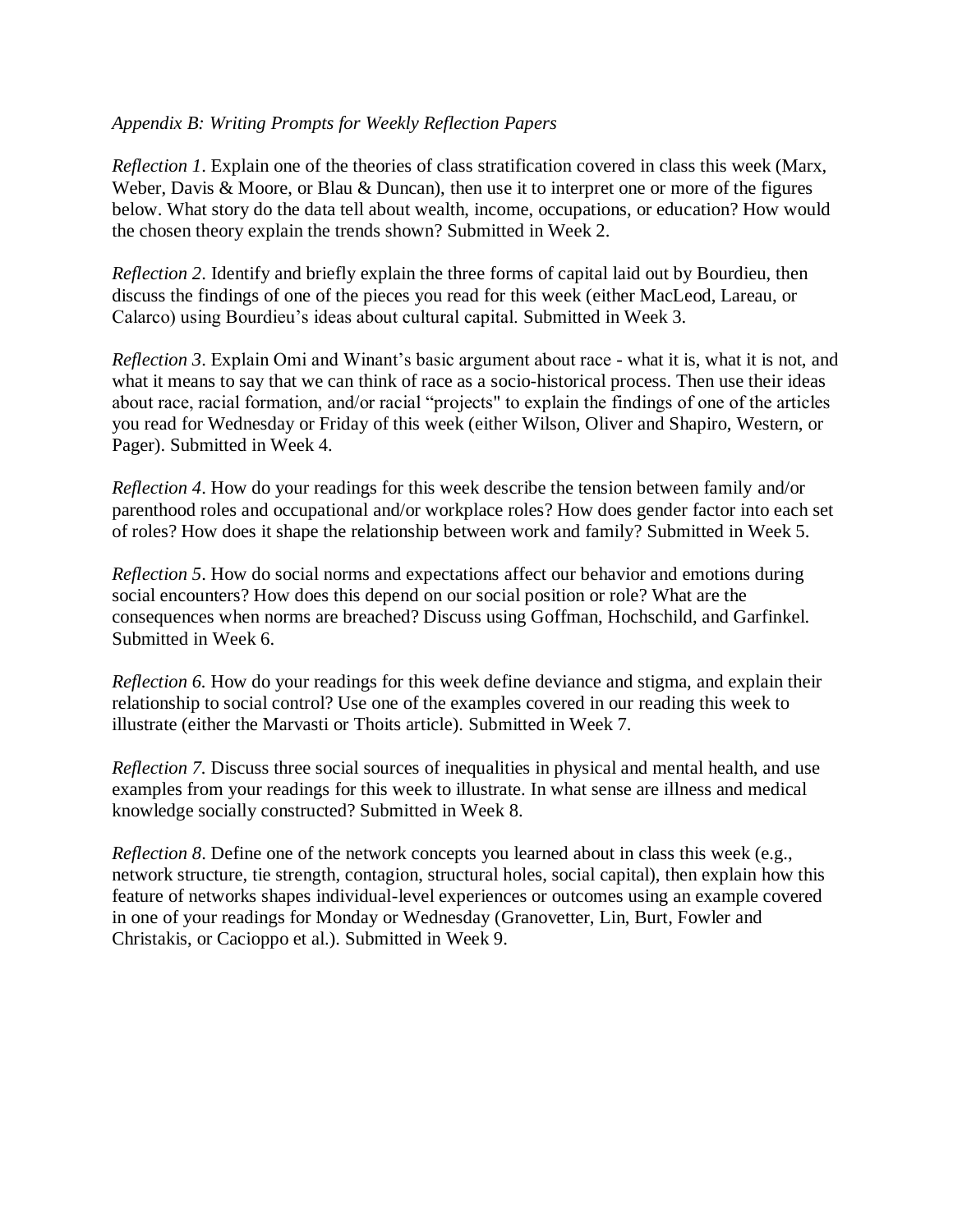#### *Appendix C: Descriptions of Sociological Imagination Assignments*

*Assignment 1.* Students constructed a family tree extending to their great-grandparents for each side of their family, gathering as much information as possible about social trends across the generations (e.g., marriage, parenting, education, occupation, politics, religion) through research (e.g., reviewing Census data or obituaries), their own memory, or informal interviews with family members. Students were asked to reflect on consistencies and change across the generations, consider how they fit into or diverge from the trends identified, and note any changes that accompany important historical events in their family or society. They were encouraged to think of gaps in knowledge due to war, migration, estrangement, absence of records, and so forth as empirical patterns worthy of reflection. Submitted in Week 2.

*Assignment 2*. Students compared survey results on educational inequality in the United States (e.g., variation in college enrollment rates, completion rates, financial aid by race, class, gender) from the National Center for Educational Statistics and the Pell Institute with local institutional data to evaluate how inequality at their own college follows or deviates from national patterns. They were also asked to consider how national and institutional trends relate to their own educational experiences and the experiences of their family members, discussed in the first sociological imagination assignment, tracing a single form of inequality across all levels of analysis (societal, institutional, personal). Submitted in Week 4.

*Assignment 3*. Students reviewed material from the college archives (e.g., newspaper articles, personal correspondence, official records, pictures) about campus life at some historical moment, comparing what they found to evidence on the experiences of present-day students. The goal of this assignment was to show how structural or historical circumstances affected students' past experiences at the college and consider how this has changed or remained the same over time. Students were allowed to focus on any aspect of campus life they found interesting, but their chosen topic had to pertain to race, ethnicity, class, gender, sexuality, or some other theme with clear sociological relevance. Submitted in Week 6.

*Assignment 4*. After a primer on qualitative research ethics and procedures, students conducted two or more observations of social interactions in a public setting on campus (e.g., library, dining hall, gym). They wrote field notes on their observations and completed a sociological analysis of the interactions observed. To get full credit for this assignment, students were required not only to describe but explain the social behavior they observed, providing a sociological interpretation of their data (i.e., focusing on the social structural drivers of behavior rather than individual personality traits, private motives, or their own personal opinion). Submitted in Week 8.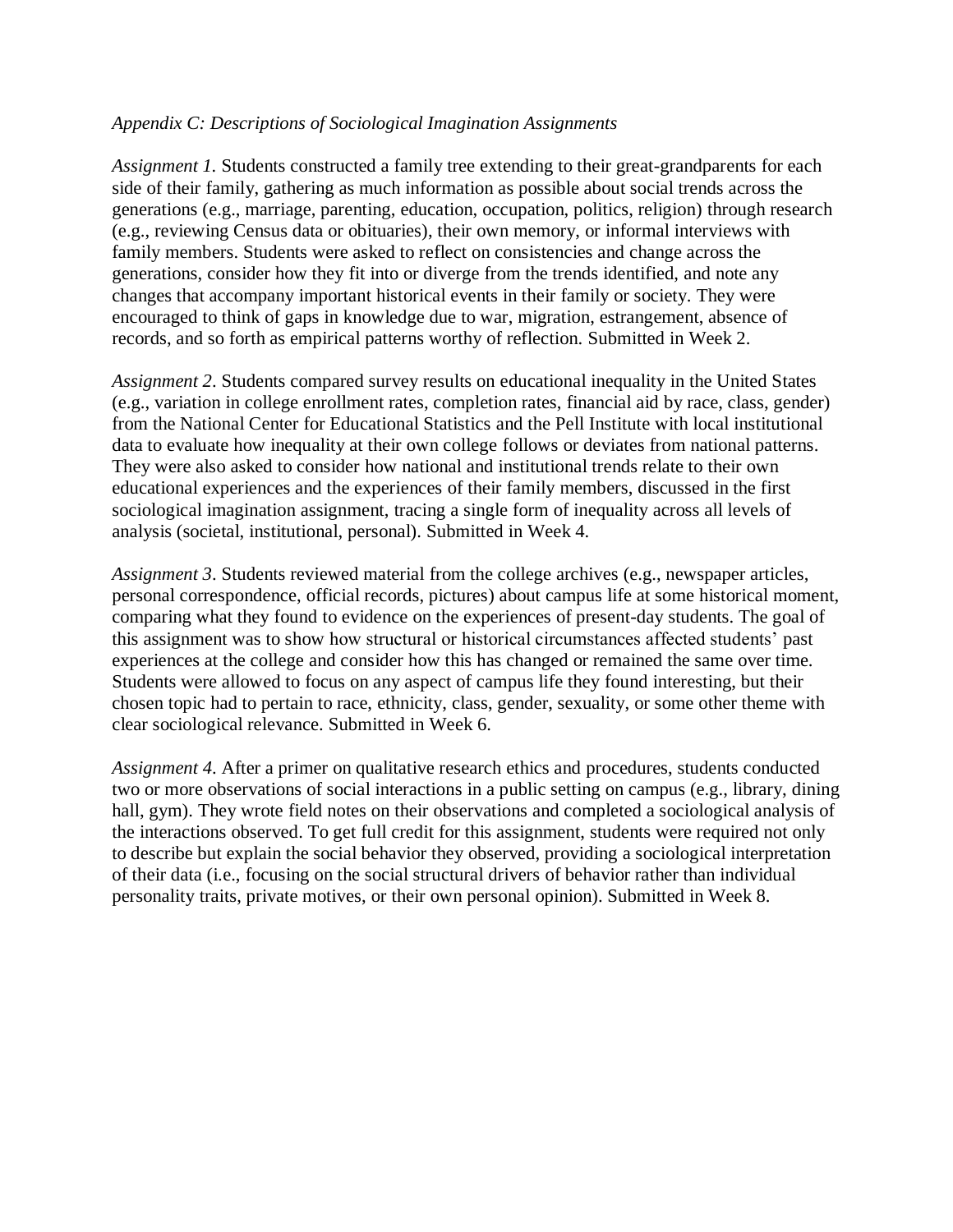### *Appendix D: Descriptions of Simulation Exercises and Select In-Class Activities*

*Simulating stratification with Monopoly.* This activity was adapted from Coghlan and Huggins (2004). Five students played a game of Monopoly while 1-2 students observed and took field notes. Upon selecting player tokens, players were assigned to social class quintiles. Starting property and assets were distributed unequally based on current Census income and wealth data. Students also received unequal amounts of income when they passed go, stratified based on these data. At the end of the game, they completed a reflection sheet on their experience, and this was combined with observer notes for a final reflection on the game. Ending assets and property for each player were compared to starting assets to examine which players experienced upward or downward social mobility across groups, and which maintained their class position. The activity took place during Week 2.

*Perceptions of job candidates by race and criminal record*. Students gathered data and reviewed findings showing the impact of race and criminal record on hiring and salary decisions, building on research by Pager and Quillian (2005). Students were given copies of materials for a surveybased experiment which included a vignette job description, application form, resume, and a series of brief survey questions asking about the candidate's likelihood of being hired, promoted, and seeking recommendations for their starting salary. Data were collected and entered data on campus during class, and students reviewed and discussed results at the start of the next class period. The assignment illustrates the differences between what people say (as in survey-based research) and what they do (as in audit studies of actual employer behavior), and helps students understand how racial bias in hiring can be fueled by perceptions of offender hireability. The activity took place during Week 4.

*Simulating intersectional inequality with Halo.* This activity was adapted from Allen (2014). After reviewing the assigned readings on intersectionality and completing a handout to locate themselves on different axes of inequality (e.g., race, class gender, sexuality, physical ability), students moved through a series of stations. Two pairs of students played two versions of the same stage ("The Silent Cartographer") of the video game *Halo: Combat Evolved Anniversary* side by side while other students observed and took notes. One team played on Easy difficulty while the other played on Legendary mode with all "skulls" activated. Skulls have unique and intersecting effects on game play, making ammunition more costly or less effective, giving enemies more health, weapons, or a greater range of impact, and so forth. Afterward, students reviewed two brief pieces on inequality (Scalzi's "Straight White Male: The Lowest Difficulty Setting There Is" and Allen's "The Other Difficulty Mode: What Halo Can Tell Us About Identity and Oppression") and discussed the difference between difficulty settings and skulls, their experiences in the game, and the linkages to particular groups' real-world experiences. In closing, each group reviewed an assigned privilege checklist describing unearned advantages along a particular axis of inequality, and considered how this unidimensional view of inequality would change by taking an intersectional view. The activity took place during Week 6.

*Breaching social norms by doing nothing in public*. This activity was adapted from Halnon (2001). Students went out on campus during class to complete this activity. They were instructed as follows: "Go to a public space on campus where you expect there to be lots of people around, and where there is a norm of "doing something" (e.g., the library, dining hall, gym, etc.). Find a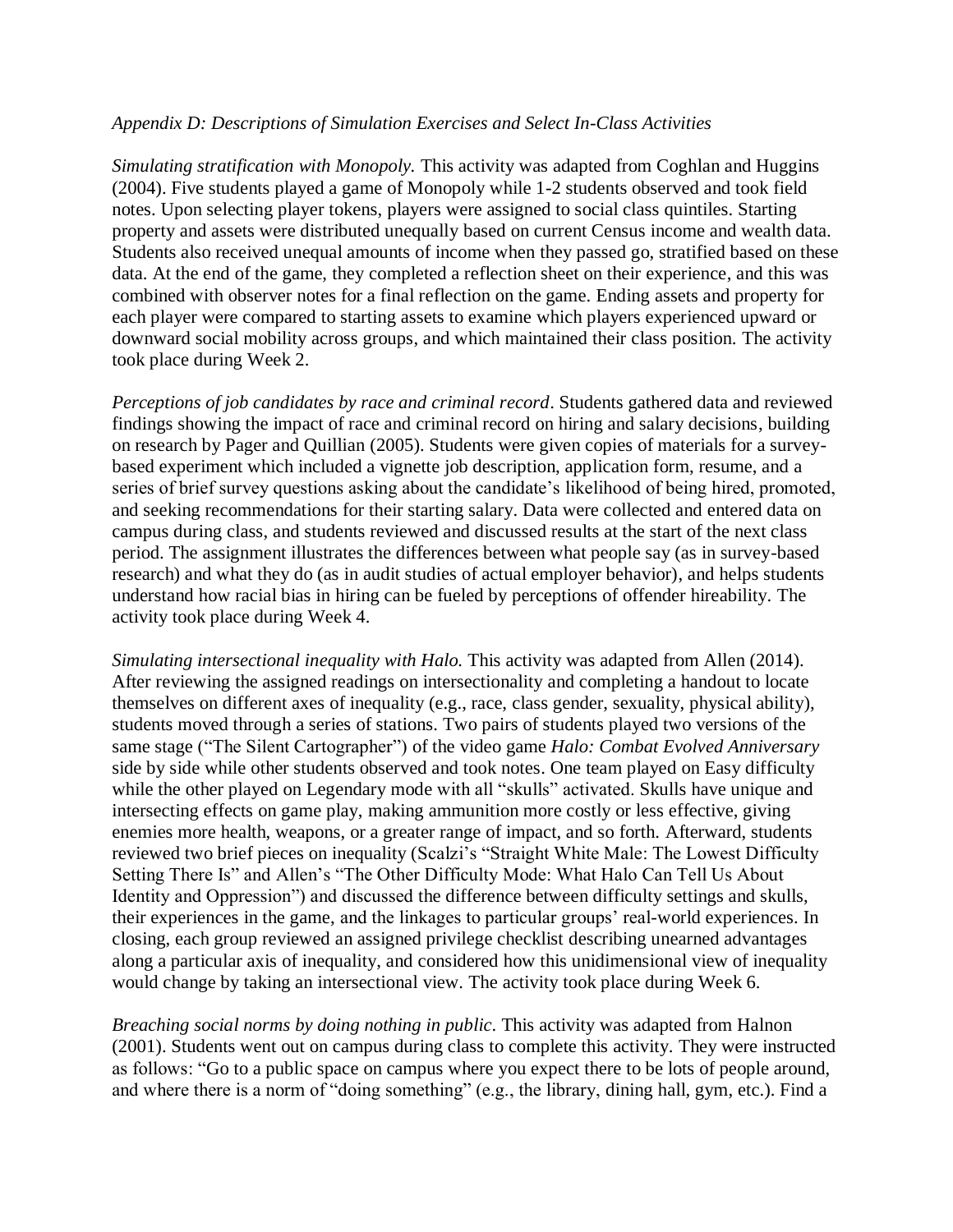spot by yourself (i.e., without other people from our class) and stand there completely still for five minutes. Don't take out your phone or "do" anything – don't fidget, lean, sit, or use any equipment (e.g., benches, chairs, or walls) that would justify doing nothing. Just clear your mind, and stand there without moving, like a somewhat relaxed statue. Stare blankly ahead and give no obvious indication of thought or emotion. Do not make eye, facial, or body movement or engage in conversation. If someone approaches you and asks: "What are you doing?" you may only say "I am doing nothing." While you stand there, take notice of other people's reactions to you, and your own feelings. Return to the classroom when 5 minutes have passed." After returning to the classroom, students wrote about their experiences during the activity, reporting how they felt, what they thought about, how others reacted to them, and how their experience related to our course readings on norms, accounts, and breaching. The activity took place during Week 7.

*Understanding the social construction of mental illness*. Students looked through the *Diagnostic and Statistical Manual of Mental Disorders (DSM-5)* in teams, identifying diagnostic criteria for mental illness that may depend on the social and cultural context of a person's behavior. Their findings were discussed in relation to Thoits' (2012) argument that people who display the same symptoms may be classified as either ill or well depending on historical, socio-cultural, and professional conventions about the boundaries between normality and abnormality as well as clinicians' personal background. The revision history of the DSM was also discussed, including how these revisions have been influenced by the interests of powerful political and economic actors. The activity took place during Week 7.

*Simulating health disparities with RePlay Health.* This activity was adapted from Kaufman et al. (2015). Teams of 10 students play as residents of a fictional town; each student was assigned an identity with particular health conditions, risks, behaviors, and insurance status. During each round, each student was given a chance to throw a beanbag at a target five times to earn income. Between beanbag tosses, event cards were drawn at random that affect players' health unequally, depending on the risk factors in their wallets. As their health declines, students had to stand further away from beanbag targets, making it harder for them to earn income. They can visit healthcare providers to get better but have to skip beanbag tosses to do so, and more effective healthcare providers require insurance. Every five tosses, teams voted to enact one of several possible healthcare policies, for instance curbing citizen risk factors (e.g., passing a tobacco tax), motivating positive health behavior (e.g., adding walking trails, starting a farmer's market), or making healthcare interventions (e.g., adding community health workers or passing universal health care). After the policy is passed, a new round begins. The game ends after five such rounds. Players tally up their income and earn bonus points for being healthy and the town with the most points wins. Afterward, students participated in a discussion, considering who ended the game with good vs. bad health and high vs. low earnings, which wallet characteristics seemed to have the biggest effects on health and productivity, whether the policy interventions were effective and for whom, and the linkages back to our course readings about health disparities. The activity took place during Week 8.

*Mapping social network paths.* Each student provided data on their friendships with all other students in the class, and the instructor constructed a network graph of all connections in the class, including representations of major concepts reviewed in the material (e.g., directed ties, transitivity, mutuality). Using this diagram as a reference, students attempted to move a poker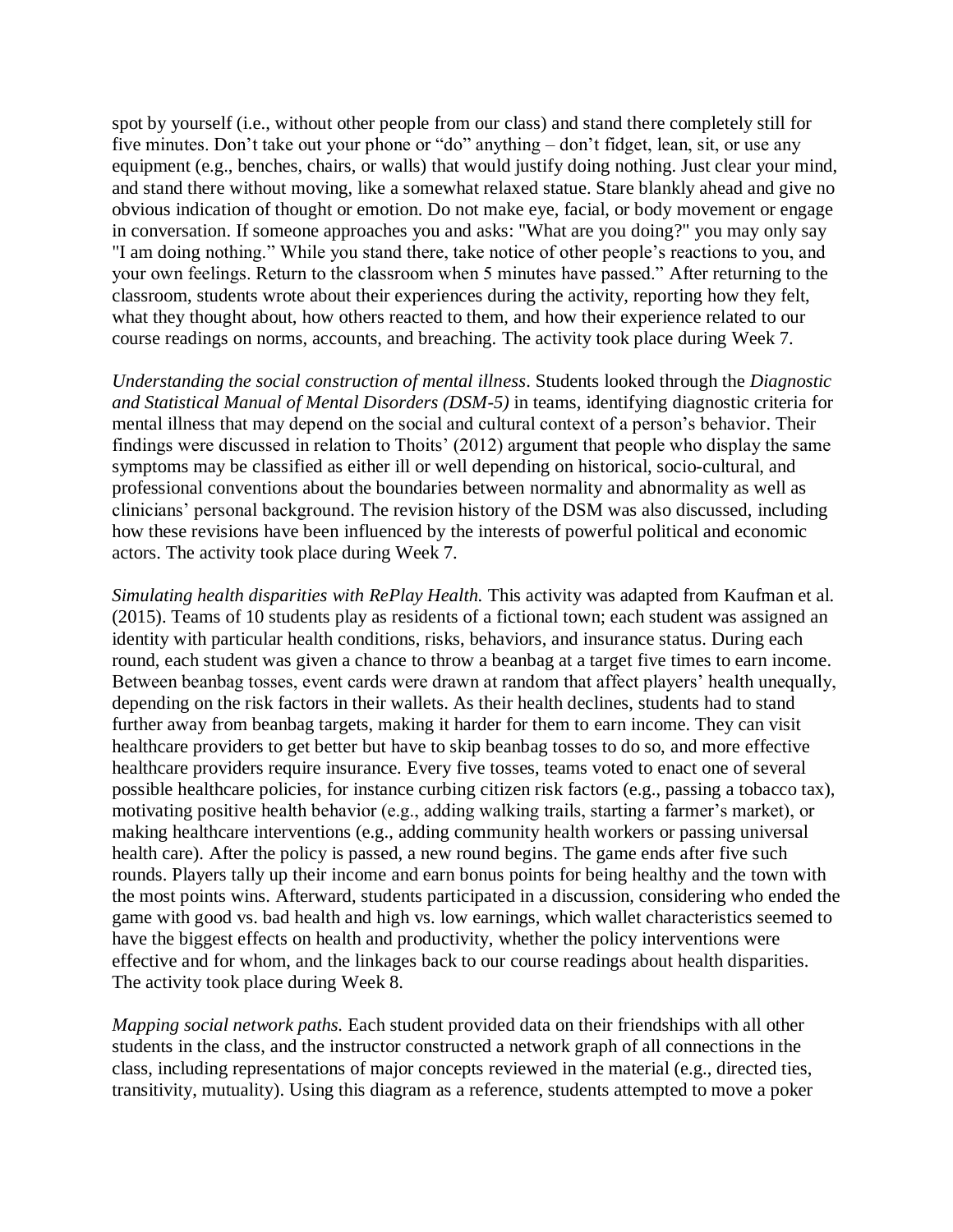chip to someone they didn't know in the course as efficiently as possible, using only their existing connections. The activity took place during Week 9.

*Knowledge construction on Wikipedia.* Groups of students examined the revision history for a controversial Wikipedia page, exploring how the seamless appearance of knowledge on the main page for this topic obscured a contested reality. They identified key points of contention and the mechanisms used to resolve them. They reviewed adjudication methods and sanctions issued by the site, among other means used to decide which perspectives were best reflected on the site. The activity took place during Week 9.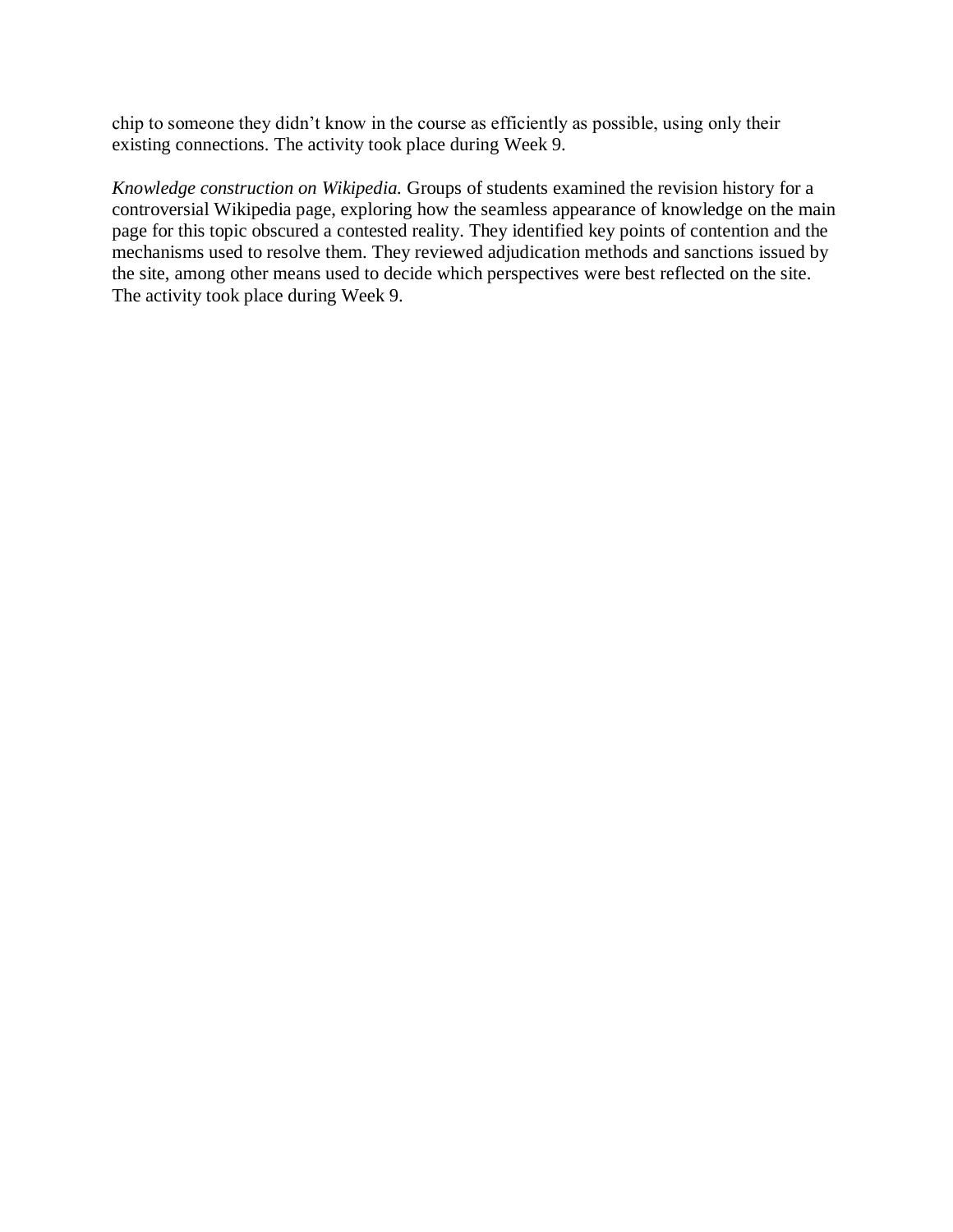### *Appendix E: Guidelines for Final Portfolio Assignment*

*Reflection on Learning Objectives*. I set six learning objectives for the course, which you can find on the first page of our syllabus. You also set a personal goal for the course at the start of the term. You will write a 500-word essay on each of these seven goals, which should respond to each of the questions below.

- What did you learn?
	- o What did the course teach you with regard to this learning objective?
	- o How did your learning in this area grow and change over the term?
- How did you learn?
	- o Which readings, activities, or assignments were especially beneficial to your learning in this area? Which aspects of your personal biography, beliefs, skills, or habits were beneficial?
	- o Were there particular readings, activities, or assignments that did not resonate with you or teach you much in this area? Did your personal biography, beliefs, skill limitations, or habits hold you back in any way?
- Why did you learn?
	- o Do your answers to the questions above teach you anything about yourself as a learner? Why did the items discussed above help or hinder your learning?
	- o What steps have you already taken / could you take in the future to improve your learning in this area?
- What do you have yet to learn?
	- o Were there aspects of your learning in this area that did not reach their full potential through your work in this course? Interests, questions, or ideas you would like to follow up on in the future?
	- o What next steps could you take to learn more?

*Reflection on the Development of Ideas.* After completing your reflection on the course learning objectives, you will write a final 1000-word essay reflecting on the ideas and interests you developed through the course.

- What major ideas, themes, and threads do you find in your own writing or the pieces of reading you most enjoyed or learned from in this course?
- How did these ideas develop over the course of the term? Were particular readings, activities, assignments, or practices especially important in this process?
- Which aspects of this course have helped you to see an issue from a new perspective or challenged your deeply held beliefs? Which have most affirmed your beliefs?
- Which activities and assignments were most comfortable or productive for you? Which were more of a challenge? Why?